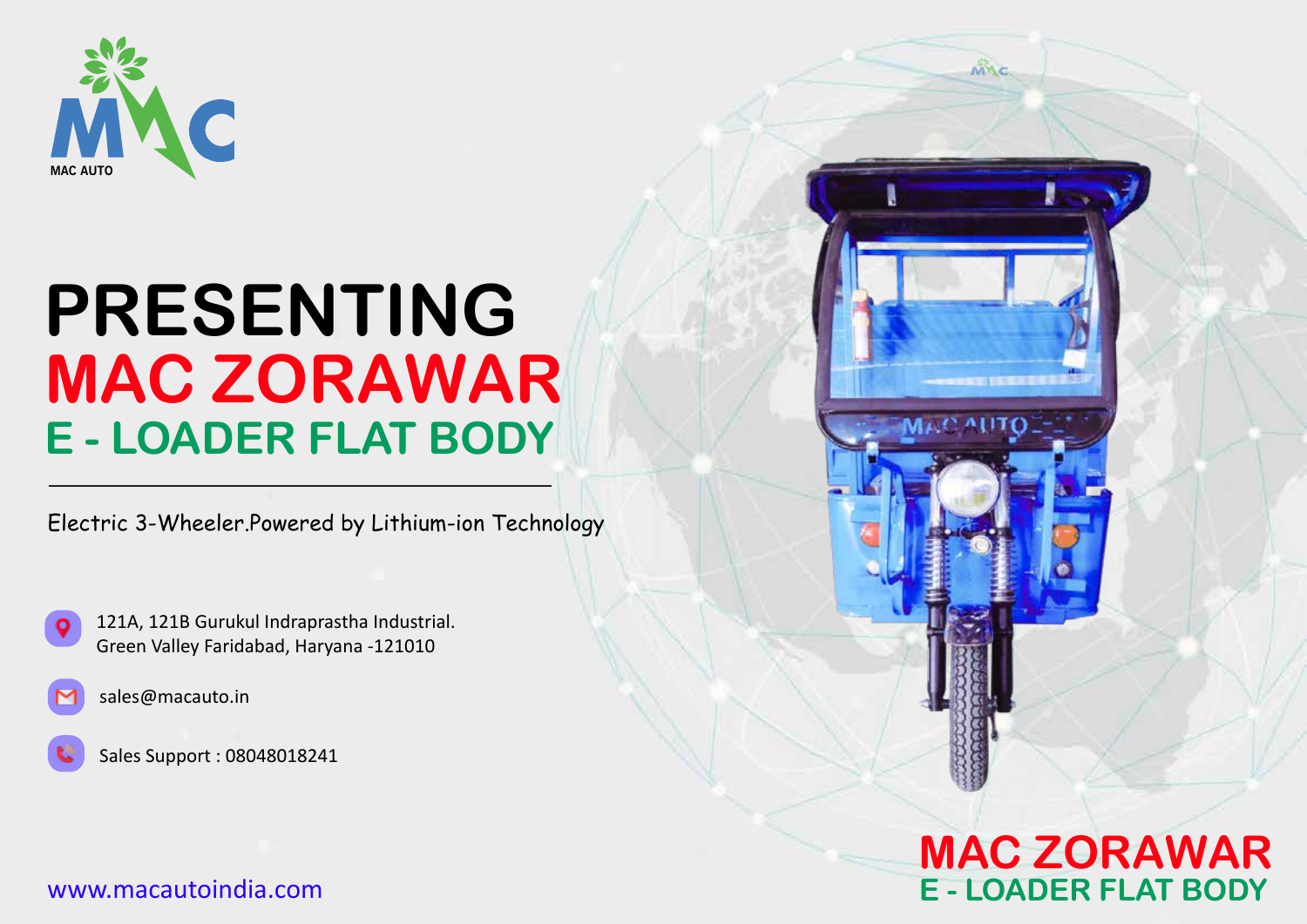

# **MAC ZORAWAR E - LOADER FLAT BODY**

### **Driver Information System**

Improve driving safety and efficiency by providing instructions to drivers aimed at improving their driving style.

### **Application For Use**

MAC Haul is a designed freightage solution for Logistics, FMCG, Industrial Goods, Auto Components & E-commerce industries.

### **Smart Controlling System**

Smart Control Systems can provide the most robust, versatile, custom made smart solutions of any type anywhere.

## **MAC ZORAWAR E - LOADER FLAT BODY**

#### www.macautoindia.com